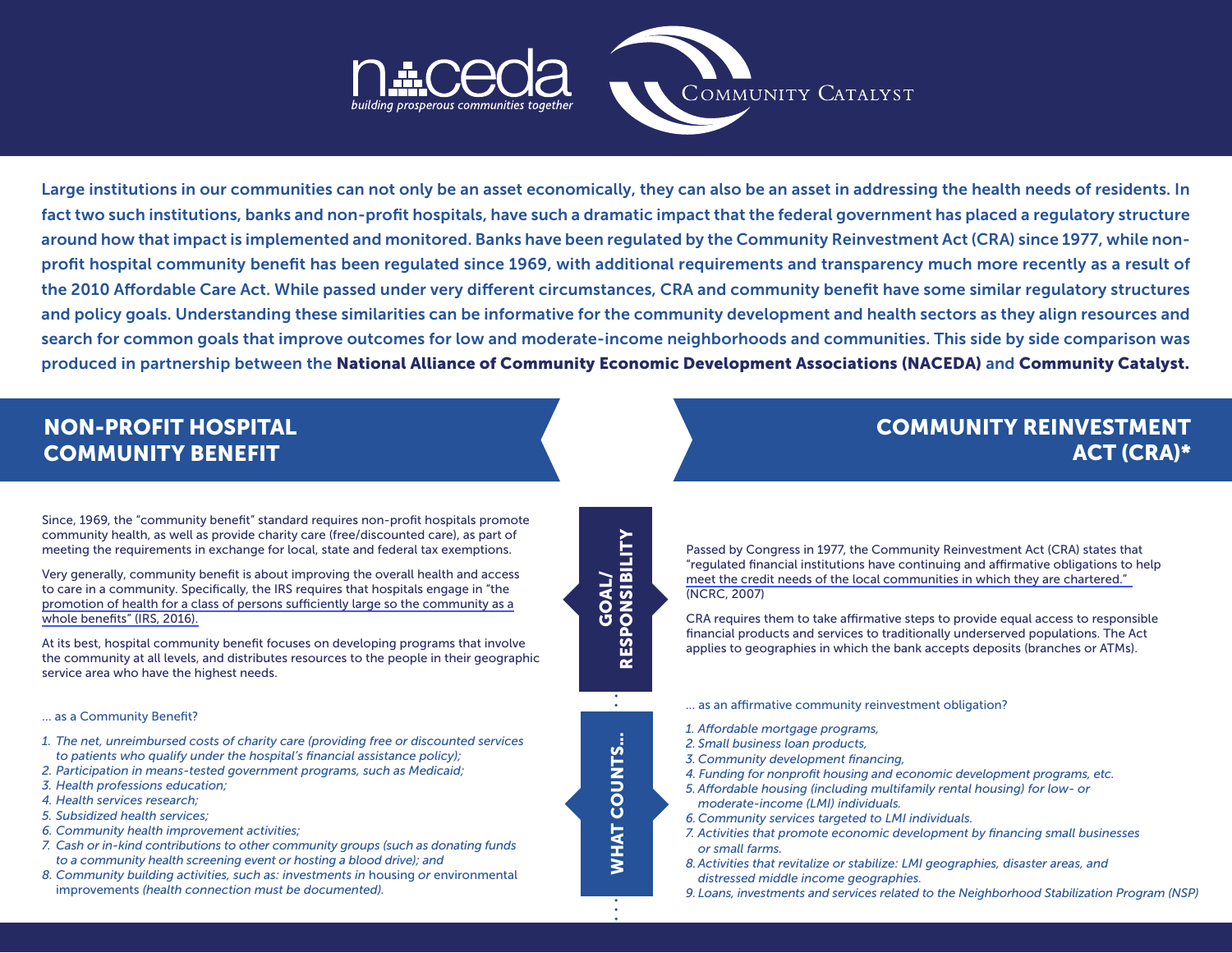# NON-PROFIT HOSPITAL COMMUNITY BENEFIT

## COMMUNITY REINVESTMENT ACT (CRA)\*

#### Nonprofit hospitals:

- *1. Conduct a Community Health Needs Assessment (CHNA) at least every three years, with an accompanying Implementation Strategy updated every year;*
- *2. Establish a written financial assistance policy for medically necessary and emergency care;*
- *3. Comply with specified limitations on hospital charges for those eligible for financial assistance; and*
- *4. Comply with specified billing and collections requirements.*

The Department of the Treasury, in consultation with Health and Human Services, submits to Congress an annual report on the levels of charity care, bad debt expenses, unreimbursed costs to beneficiaries of means-tested programs (for example, Medicaid), and unreimbursed costs to non-means-tested program beneficiaries (for example, Medicare). The report also provides the costs incurred by private tax-exempt hospitals for community benefit activities. The first report, containing information from calendar year 2011, was produced in January 2015.

#### Internal Revenue Service (IRS)

Many states also have their own community benefit laws that vary substantially from state to state (Hilltop, 2016). See [Hilltop Institute's website f](http://www.hilltopinstitute.org/hcbp_cbl.cfm)or what your state laws are

\$50,000 or loss of tax-exempt status

Nonprofit hospitals are required to conduct a CHNA at least once every three years. A CHNA is "a systematic process involving the community to identify and analyze community health needs and assets in order to prioritize these needs, and to plan and act on unmet community health needs" (Community Catalyst, 2016).

As part of this process, hospitals must:

- *1. Define the community they serve and assess the health needs of that community.*
- *2. Get input from community and public health stakeholders, local government and community representatives.*
- *3. Document the CHNA in a written report made widely available to the public*
- *4. Outline the prioritized needs identified in the assessment, including the criteria the hospital used to select those priorities.*
- *5. Frame an implementation strategy to address the identified needs.*
- *6. Get approval of the CHNA and Implementation Strategy by an authorized governing board of the hospital.*

Nonprofit hospitals, by definition, are mission-driven institutions subject to many of the same benefits and responsibilities as other types of nonprofit 501(c)3 organizations.

**REQUIREMENTS FOR** REQUIREMENTS FOR **SPECIFIC** SPECIFIC

 $\bullet$ 

Financial depository institutions:

- *1. Federal agencies publish in advance a list of banks that will be evaluated each quarter.*
- *2. The CRA regulation establishes various tests for lending institutions of different sizes and a strategic plan option.*
- *3. Under each test, examiners rate banks according to their lending records and responsiveness to community needs.*

[Banks receive a score based on their evaluations o](http://www.ncrc.org/images/stories/pdf/cra_manual.pdf)f "outstanding", "satisfactory", "needs to improve", or "substantial non-compliance." (NCRC, 2007)

Four federal agencies conduct CRA examinations are:

- *1. Office of the Comptroller of the Currency*
- *2. Federal Deposit Insurance Corporation*
- *3. Federal Reserve Board*

A regulatory agency can delay or deny an institution's request to: merge with another lender, open new branches or expand services due to low scores on lending records [and responsiveness to community needs can result in delays or denials of mergers,](http://www.ncrc.org/images/stories/pdf/cra_manual.pdf)  [acquisitions, or expansions of services.](http://www.ncrc.org/images/stories/pdf/cra_manual.pdf)

Community contacts are a valuable source of information. Community complaints publicly submitted to regulators are taken very seriously.

Lending institutions can opt for developing a pre-approved strategic plan in lieu of regulator evaluation. The plan can be developed in conjunction with neighborhood organizations that addresses the lending, investment, and service criteria that would otherwise have been part of the evaluation.

The plan must include a ["performance context"](http://www.ncrc.org/images/stories/pdf/cra_manual.pdf) which establishes:

- *1. What CRA opportunities exist,*
- *2. What community needs are,*
- *3. How other peer banks have performed.*
- *4. Demographic, geographic, market, and community needs information, as well as bank capacity. (NCRC, 2007)*

As for-profit institutions, banks do not have a mission in the same sense as nonprofit hospitals or community organizations. However, banks commonly adopt community investment as a voluntary component of their corporate responsibility mission.

COMMUNITY COMMUNITY ROLE





REGULATORY AGENCY

REGULATORY AGENCY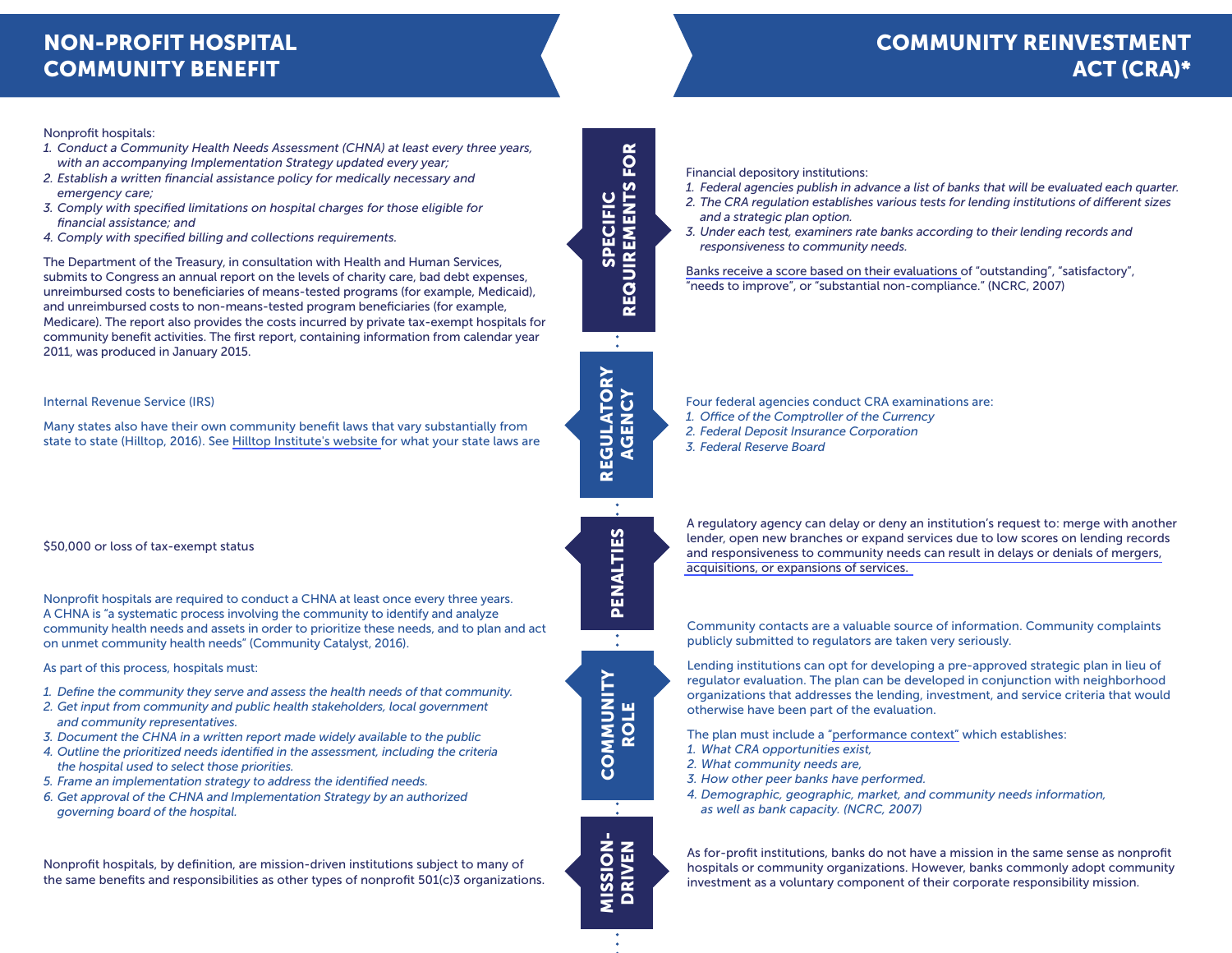## NON-PROFIT HOSPITAL COMMUNITY BENEFIT

# COMMUNITY REINVESTMENT ACT (CRA)\*

Hospitals not only have a responsibility because of their role in many communities as the largest employer, but also because they are often one of the largest businesses, who subsequently are one of the largest purchasers.

Additionally, if identified by the community during the CHNA, hospitals can (and should) invest in activities reported to the IRS as Community Building activities, which include:

- *Physical improvements and housing*
- *Economic development*
- *• Community support*
- *• Environmental improvements*
- *• Leadership development and training for community members*
- *• Coalition building*
- *• Community health improvement advocacy*
- *• Workforce development*
- *• Other activities such as community building activities that protect or improve the community's health or safety that is not described in the categories above.*

Nonprofit hospitals are often considered anchor institutions. As the Democracy Collaborative [defines them, anchor institutions are enterprises--, typically non-profits--that are firmly rooted](http://www.governing.com/gov-institute/voices/col-communities-local-government-anchor-institutions-democracy-collaborative-dashboard.html)  in their locales. (Howard, 2014) Therefore, they have an economic self-interest in helping ensure that the communities in which they are based are safe, vibrant, and healthy.

Additionally, as part of their CHNA requirement, non-profit hospitals must identify their community and may do this by taking a number of factors into account, such as the geographic area served; target populations; and principal hospital functions, but may not exclude medically underserved, low income, or minority populations who are part of a hospital's patient populations, live in geographic areas in which its patient populations reside (unless they are not part of the facility's target populations) or otherwise should be included.

The hospital CHNA can assess not only significant unmet needs for health care, but also significant *health needs* arising from social conditions such as inadequate access to proper [nutrition, housing and "the mitigation of social, environmental, and behavioral factors](https://www.irs.gov/pub/irs-pdf/i990sh.pdf) that influence health, or emergency preparedness." (IRS, 2015) They then must develop an Implementation Strategy that identifies the priority needs they will address, as well as those they will not address and why.

As hospitals are engaging in efforts to improve the health of their communities, they are increasingly being asked to address the social and economic determinants of health, which require partnerships with the community and other stakeholders to truly address. These partnerships should include community members, but could also include CDCs, CDFIs, banks, elected officials, schools, social service agencies and the many others who address community needs.

[The Catholic Health Association has recently provided some planning principles and](https://images.magnetmail.net/images/clients/CAHA/attach/Principles_for_Planning_and_Reporting_v3.pdf)  policy considerations for community benefit activities related to addressing the social determinants of health. (Catholic Health Association, 2016)

Transformation of the health care system as a result of all of the provisions in the 2010 [Affordable Care Act,](https://www.irs.gov/charities-non-profits/charitable-organizations/new-requirements-for-501c3-hospitals-under-the-affordable-care-act) including increased insurance coverage, new models of health delivery, and new payment systems is just in the beginning stages. (IRS, 2016) All of these changes have an impact on hospitals regarding how they invest their community benefit dollars into the communities they serve.

Among these changes are the new transparency requirements for reporting community benefit, which will allow for analysis on types and amounts of community benefit expenditures; the impact of increased insurance coverage on reducing demands for charity care, while increasing costs associated with participating in means-tested government programs (like Medicaid); and geographic variations in the types of benefits provided.

RESPONSIBILITY RESPONSIBILITY CONOMIC ECONOMIC ш

CRA explicitly requires banks to adhere to safety and soundness principles when making community investments and loans. In other words, the investments should not put the bank at risk financially.

Banks are not tied to a place in the same way as an anchor institution. However, CRA ties them to the economic success of a given geography in ways other for-profit institutions are not.

CRA performance is measured in a [bank's assessment area,](http://www.ncrc.org/images/stories/pdf/cra_manual.pdf) which must include:

- *Geographies where the bank has its main office, where it accepts deposits, branches, ATMs; and*
- *Surrounding geographies in which the bank has originated or purchased a majority of its loans.*

Larger banks can have 2 or many more separate assessment areas. (NCRC, 2007)

Important partners include: community development corporations (CDCs), community development financial institutions (CDFIs), community development networks, municipal and tribal governments, and economic development authorities, among others.

Creativity and risk in CRA-related investments is formally encouraged as part of the bank's evaluation. Investments that are atypical of a community development project but otherwise qualify as a community development activity will receive extra CRA credit.

**PARTNERSHIPS** PARTNERSHIPS **IMPORTANT** IMPORTANT

OTHER OPPORTUNITIES

**OPPORTUNITIES** 

PLACE-BASED RESPONSIBILITIES

RESPONSIBILITIES PLACE-BASED